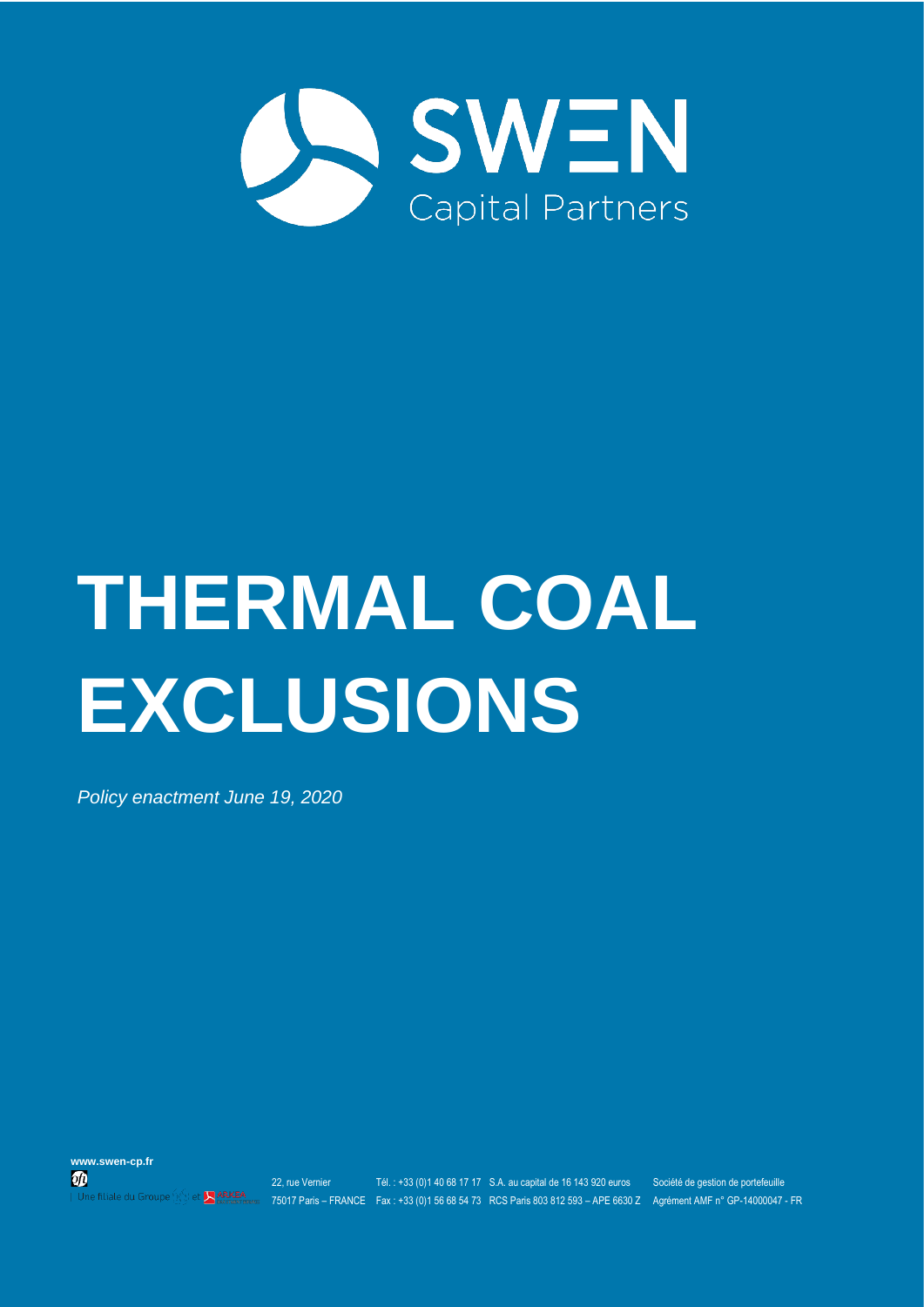

**SWEN Capital Partners has decided to take a restrictive approach to its investments (primary, secondary or direct) in activities related to the production and mining of coal. Note that this policy concerns the activities of the companies assessed and not those of their customers, suppliers or other outside stakeholders.**

**In order to remove, as far as possible, any ambiguity inherent in the adoption of such an exclusion policy, clarifications in terms of definitions, scope of coverage and applicable thresholds are made necessary.**

# **I. Scope of definition of coal-related activities**

In the absence of an alternative, metallurgical coal used in the production of steel is not included in the scope of exclusion. Only coal for thermal use is considered in this policy.

Thermal coal is a particularly polluting energy source with significant environmental and health repercussions. Its combustion results in a very important release of CO2 compared to other sources of fossil fuels. Its emission factor (CO2 / kWh produced) is higher than those associated with the combustion of fuel oil or gas to produce electricity. In this, coal is an energy source that does not follow a 2 degree trajectory as defined by most countries in the world, during the COP21 in Paris. Furthermore, the combustion of coal does not only emit greenhouse gases (GHGs) but also many pollutants (formed during combustion or present in the ore) whose harmful effects on human health are proven (cardiovascular diseases, cancer, etc.).

# **II. For Direct Investments (directly or via one or more Investment Holdings)**

# **Thermal coal mines**

SWEN Capital Partners will not invest in any thermal coal mine.

# **New coal-based energy production capacities**

SWEN Capital Partners undertakes not to finance new energy production capacities from the combustion of coal. It will therefore not make any investment in an asset or project aimed at developing **new projects (Greenfield) involving the use of thermal coal** (for example, coal-fired power stations or heating networks whose production is generated by the combustion of coal) **or dedicated thermal coal infrastructure** (for example, port terminals or dedicated railways). It will also not make any investment in companies identified as developing these new coal mining capacities<sup>1</sup>.

# **Existing coal-based power generating capacities**

SWEN Capital Partners undertakes not to invest in any project or asset (whether diversified or not) **that does not meet the following 3 criteria:** 

1. Coal-fired power stations (electricity production and heating networks): coal represents **less than 20% of the total production mix** (failing this, this threshold is applied for the installed capacity) **OR** the production emission factor of

electricity or heat is lower than the average emission factor of global electricity production<sup>2</sup>;

- 2. the turnover of the coal-related activity (extraction, processing, etc.) is less than **10% of the total turnover** of the asset;
- 3. The installed capacity of coal-fired power stations **is less than 5 GW.**

In addition, **SWEN Capital Partners reserves the right to waive compliance with these three criteria in certain specific cases**. This is only possible insofar as **the project or asset considered for investment is committed**, or has shown a certain intentionality, **either to put in place an action plan to transform** all of its coalrelated activities towards less polluting energy sources **or to initiate a process of selling said activities within 24 months of the investment.** For example, SWEN Capital Partners reserves the right to support the conversion of coal-fired power stations into assets that emit less Greenhouse Gas (biomass, gas-fired power stations, etc.).

In addition, and in its desire to continue gradually aligning its investments with the objectives of the Paris Agreement, SWEN Capital Partners undertakes to initiate a dialogue with assets whose activities are related to thermal coal, although respecting the mentioned thresholds, in order to reduce their exposure to this energy source.

# **III. For Investments in Funds (primary and secondary operations)**

# **A. For primary operations**

# **Thermal coal mines and new coal-based power generation capacities**

For its primary operations SWEN Capital Partners will ensure that the fund considered for investment will not finance coal mines for thermal use or new coal-based power generation capacities.

# **Existing coal-based power generation capacities**

SWEN Capital Partners will ensure that the fund in question has not already invested, and undertakes not to invest, in a project or an asset (whether diversified or not) which does not meet the three following criteria:

- 1. Coal-fired power stations (electricity production and heating networks): coal represents less than **20% of the total production mix** (failing this, this threshold is applied for the installed capacity) **OR** the production emission factor of electricity or heat is lower than the average emission factor of global electricity production<sup>2</sup>;
- 2. the turnover of the coal-related activity (extraction, processing, etc.) **is less than 10% of the total turnover of the asset**;
- 3. The installed capacity of coal-fired power stations **is less than 5 GW.**

SWEN Capital Partners recognises, however, **the possibility for a fund to waive compliance with these three criteria**. This is only

<sup>1</sup> companies listed, on the expansion criterion, by the Global Coal Exit List (GCEL) established by the NGO Urgewald[, https://coalexit.org/](https://coalexit.org/) <sup>2</sup>according to the International Energy Agency. This ratio was 478 gCO2e / kWh in 2018